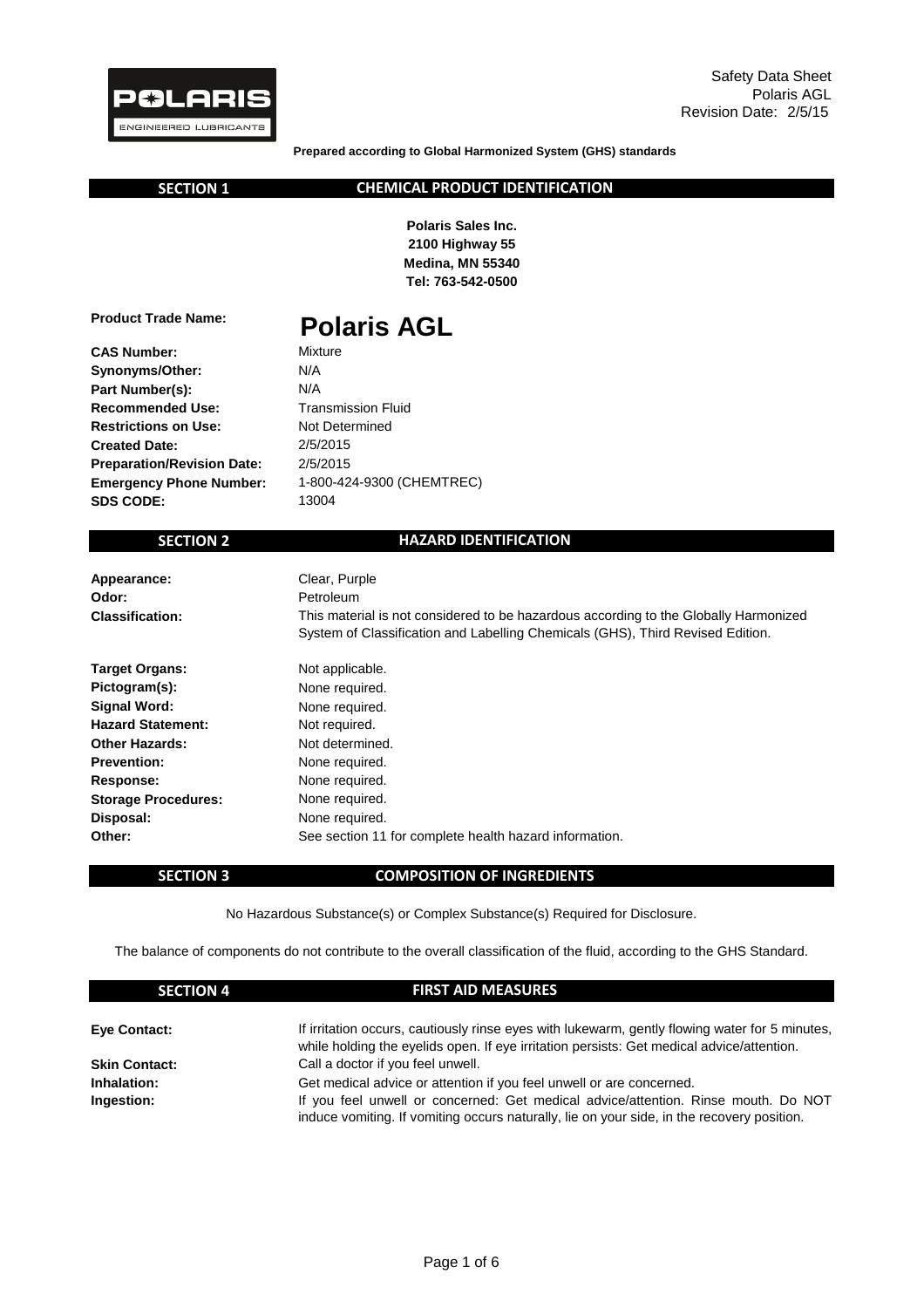

 **SECTION 6**

**Other:**

**Other:**

No additional information

| <b>SECTION 5</b>                     | <b>FIRE FIGHTING MEASURES</b>                                                                                                                                                                                                                                                                                                                                                                                                                                                                                                                                                               |
|--------------------------------------|---------------------------------------------------------------------------------------------------------------------------------------------------------------------------------------------------------------------------------------------------------------------------------------------------------------------------------------------------------------------------------------------------------------------------------------------------------------------------------------------------------------------------------------------------------------------------------------------|
| <b>Flash Point:</b>                  | 238℃ by Cleveland Open Cup Tester.                                                                                                                                                                                                                                                                                                                                                                                                                                                                                                                                                          |
| <b>Flammable limits:</b>             | Not determined.                                                                                                                                                                                                                                                                                                                                                                                                                                                                                                                                                                             |
| <b>Extinguishing media:</b>          | Use dry chemical, alcohol foam, all purpose AFFF or carbon dioxide to extinguish fire.                                                                                                                                                                                                                                                                                                                                                                                                                                                                                                      |
|                                      | Special firefighting procedures: DO NOT direct a solid stream of water or foam into hot, burning pools of liquid since this<br>may cause frothing and increase fire intensity. Frothing can be violent and possibly<br>endanger any firefighter standing too close to the burning liquid. Use water spray to cool<br>fire exposed containers and structures until fire is out if it can be done with minimal risk.<br>Avoid spreading burning material with water used for cooling purposes. Wear full<br>firefighting turn-out gear (full Bunker gear), and respiratory protection (SCBA). |
| Unusual fire & explosion<br>hazards: | Dense smoke may be generated while burning. Toxic fumes, gases or vapors may<br>evolve on burning. High temperatures may create heavy flammable vapors that may<br>settle along ground level and low spots to create an invisible fire hazard.                                                                                                                                                                                                                                                                                                                                              |
| <b>Byproducts of combustion:</b>     | Fires involving this product may release oxides of carbon, phosphorus, nitrogen and<br>sulfur; reactive hydrocarbons and irritating vapors.                                                                                                                                                                                                                                                                                                                                                                                                                                                 |
| <b>Autoignition temperature:</b>     | Not determined.                                                                                                                                                                                                                                                                                                                                                                                                                                                                                                                                                                             |
| <b>Explosion data:</b>               | Not determined. Care should always be exercised in dust/mist areas.                                                                                                                                                                                                                                                                                                                                                                                                                                                                                                                         |
| Other:                               | Dispose of fire debris and contaminated extinguishing water in accordance with official<br>regulations.                                                                                                                                                                                                                                                                                                                                                                                                                                                                                     |

|                                      | Spill control procedures (land): Immediately turn off or isolate any source of ignition (pilot lights, electrical equipment,<br>flames, heaters, etc.). Evacuate area and ventilate. Personnel wearing proper protective<br>equipment should contain spill immediately with inert materials (sand, earth, chemical spill<br>pads of cotton) by forming dikes. Dikes should be placed to contain spill in a manner that<br>will prevent material from entering sewers and waterways. Large spill, once contained,<br>may be picked up using explosion proof, non-sparking vacuum pumps, shovels, or<br>buckets, and disposed of in suitable containers for disposal. If a large spill occurs notify<br>appropriate authorities. In case of road spill or accident contact Chem-Trec (800-424-<br>9300). |
|--------------------------------------|--------------------------------------------------------------------------------------------------------------------------------------------------------------------------------------------------------------------------------------------------------------------------------------------------------------------------------------------------------------------------------------------------------------------------------------------------------------------------------------------------------------------------------------------------------------------------------------------------------------------------------------------------------------------------------------------------------------------------------------------------------------------------------------------------------|
| Spill control procedures<br>(water): | Try to contain large spills with floating booms to prevent spill from spreading. Remove<br>from surface by skimming or with suitable adsorbents. If a large spill occurs notify<br>appropriate authorities (normally the National Response Center or Coast Guard at 800-<br>424-8802).                                                                                                                                                                                                                                                                                                                                                                                                                                                                                                                 |

**ACCIDENTAL RELEASE MEASURES**

**Waste disposal method:** Do not empty into drains. All disposals must comply with federal, state, and local regulations. The material, if spilled or discarded may be a regulated waste. Refer to state and local regulations. Department of Transportation (DOT) regulations may apply for transporting this material when spilled. See Section 14.

CAUTION - If spilled material is cleaned up using a regulated solvent, the resulting waste mixture will be regulated.

| <b>SECTION 7</b>     | <b>HANDLING AND STORAGE</b>                                                                                                                                                                                                                                                                                                                                                                                                                                                                                                                         |
|----------------------|-----------------------------------------------------------------------------------------------------------------------------------------------------------------------------------------------------------------------------------------------------------------------------------------------------------------------------------------------------------------------------------------------------------------------------------------------------------------------------------------------------------------------------------------------------|
| Handling procedures: | Keep containers closed when not in use. Do not transfer to unmarked containers. Empty<br>containers retain product residue which may exhibit hazards of material, therefore do not<br>pressurize, cut, glaze, weld, or use for any other purposes. Return drums to reclamation<br>centers for proper cleaning and reuse.<br>Handling temperatures should not exceed 60°C (140°F) to min imize danger of burns.<br>Open containers carefully in a well ventilated area or use appropriate respiratory<br>protection. Wash thoroughly after handling. |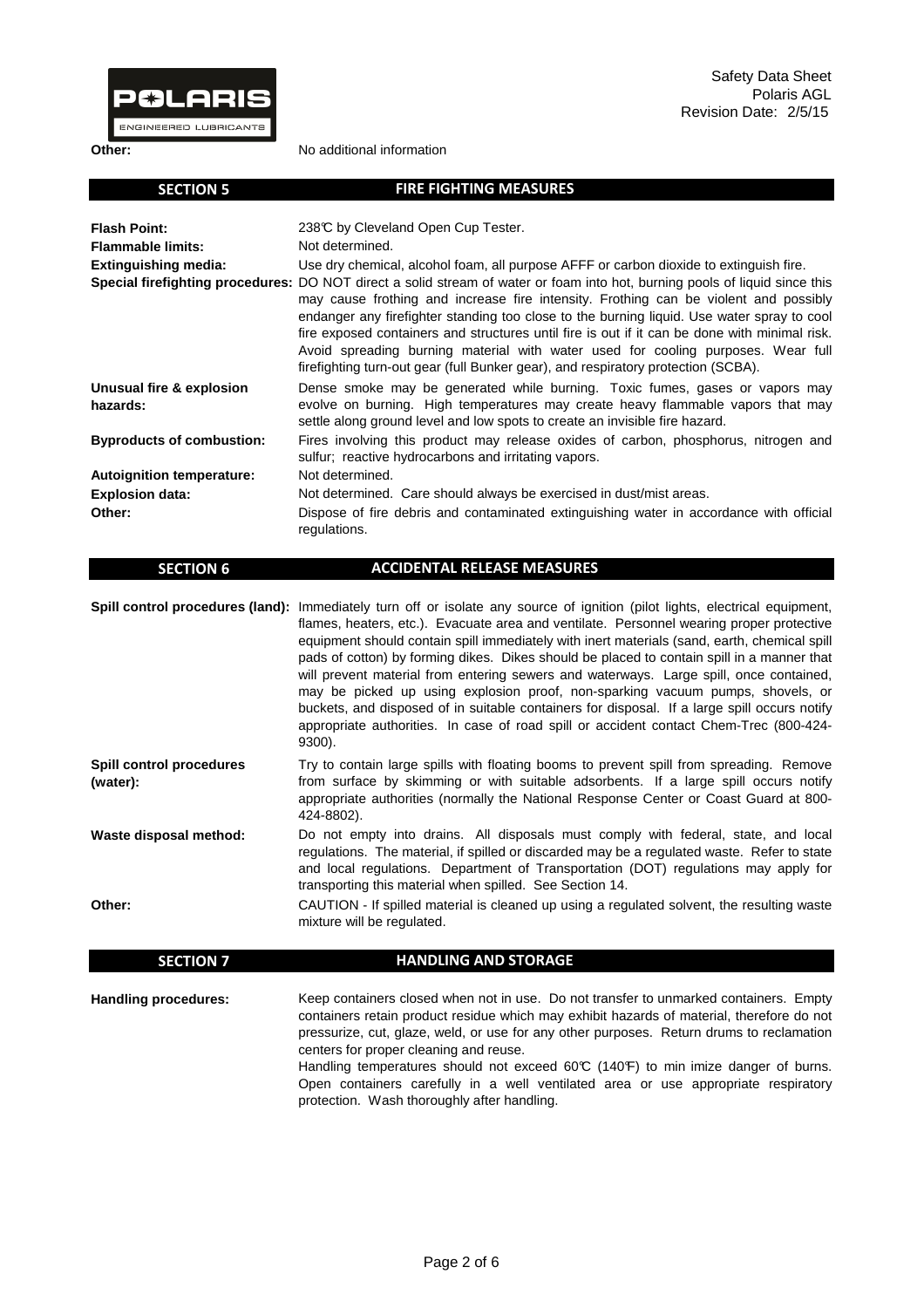

**Storage procedures:**

**Additional information:**

No additional information.

decomposition.

 **SECTION 8**

**EXPOSURE CONTROLS / PERSONAL PROTECTION**

Store containers away from heat, sparks, open flame, or oxidizing materials. Extended storage at excessive temperatures may produce odorous and toxic fumes from product

**Exposure limits/standards for materials that can be formed when handling this product:** 

|                                                                 |                                                                                                                                                                                                                                                                                                                                                                                                                                                                                                     |                                 | OSHA TWA OSHA STEL ACGIH TWA |                                 |
|-----------------------------------------------------------------|-----------------------------------------------------------------------------------------------------------------------------------------------------------------------------------------------------------------------------------------------------------------------------------------------------------------------------------------------------------------------------------------------------------------------------------------------------------------------------------------------------|---------------------------------|------------------------------|---------------------------------|
| Contains highly refined petroleum oil                           |                                                                                                                                                                                                                                                                                                                                                                                                                                                                                                     | $*5$ mg/m <sup>3</sup><br>(PEL) | $*10$ mg/m <sup>3</sup>      | $*5$ mg/m <sup>3</sup><br>(TLV) |
| * Exposure limits not defined. Limits used are for, "oil mist". |                                                                                                                                                                                                                                                                                                                                                                                                                                                                                                     |                                 |                              |                                 |
|                                                                 | TWA - Time Weighted Average is the employee's average airborne exposure in<br>any 8-hour work shift of a 40-hour work week which shall not be exceeded.<br>STEL - Short Term Exposure Limit is the employee's 15-minute time weighted<br>average exposure which shall not be exceeded at any time during a work day<br>unless another time limit is specified.                                                                                                                                      |                                 |                              |                                 |
|                                                                 | All base oils, including additive carriers, contain <3.0% DMSO extractable material.                                                                                                                                                                                                                                                                                                                                                                                                                |                                 |                              |                                 |
| <b>Personal protection:</b>                                     | Applicable mainly to persons in repeated contact situations such as packaging of product,<br>service/maintenance, and cleanup/spill control personnel.                                                                                                                                                                                                                                                                                                                                              |                                 |                              |                                 |
| <b>Respiratory protection:</b>                                  | None required if ventilation is adequate. Otherwise a respiratory protection program<br>meeting OSHA 1910.134 and ANSI Z88.2 requirements must be followed. Where misting<br>may occur, wear an MSHA/NIOSH approved (or equivalent) half-mask form dust/mist air<br>purifying respirator.                                                                                                                                                                                                           |                                 |                              |                                 |
| Eye protection:                                                 | Eye protection is strongly recommended. Wear safety glasses with side shields or<br>vented/splash proof goggles (ANSI Z87.1 or approved equivalent).                                                                                                                                                                                                                                                                                                                                                |                                 |                              |                                 |
| Hand protection:                                                | Impervious, chemically resistant gloves such as neoprene or nitrile rubber to avoid skin<br>sensitization and absorption.                                                                                                                                                                                                                                                                                                                                                                           |                                 |                              |                                 |
| Other protection:                                               | Use of an apron and overboots of chemically impervious materials such as neoprene or<br>nitrile rubber is recommended based on level of activity and exposure. If handling hot<br>material use insulated protective equipment. Launder soiled clothes. Properly dispose of<br>contaminated leather articles and other materials which cannot be decontaminated.                                                                                                                                     |                                 |                              |                                 |
| <b>Local control measures:</b>                                  | Use adequate ventilation when working with material in an enclosed area. Mechanical<br>methods such as fume hoods or area fans may be used to reduce localized vapor/mist<br>areas. If vapor or mist is generated when the material handled, adequate ventilation in<br>accordance with good engineering practice must be provided to maintain concentrations<br>below the specified exposure. Eyewash stations and showers should be available in<br>areas where this material is used and stored. |                                 |                              |                                 |
| Other:                                                          | Consumption of food and drink should be avoided in work areas where product is present.<br>Always wash hands and face with soap and water before eating, drinking or smoking.                                                                                                                                                                                                                                                                                                                       |                                 |                              |                                 |

#### **SECTION 9**

## **PHYSICAL AND CHEMICAL PROPERTIES**

**Appearance: Odor: Odor threshold: pH:**

Not applicable. Clear, Purple Not determined. Petroleum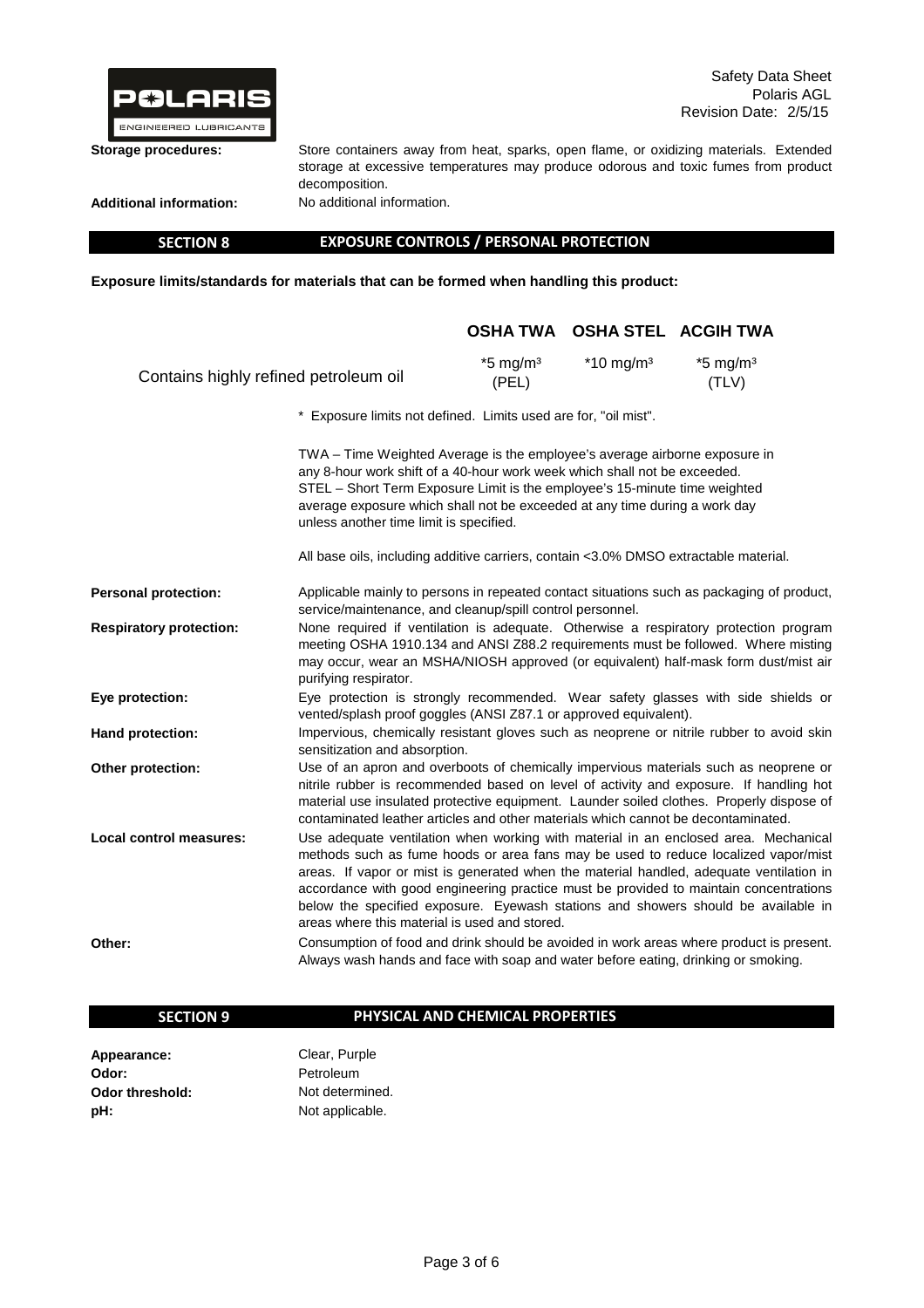

| Not determined.                                           |
|-----------------------------------------------------------|
| Not determined.                                           |
| Not determined.                                           |
| 238C.                                                     |
| Not determined.                                           |
| Not determined.                                           |
| Not determined.                                           |
| Not determined.                                           |
| Not determined.                                           |
| Not determined.                                           |
| $0.850 \ @ \ 15.6 \text{C}$                               |
| Negligible in water, miscible in most petroleum solvents. |
| Not determined.                                           |
| Not determined.                                           |
| Not determined.                                           |
| 43 cSt at 40°C.                                           |
| Not applicable.                                           |
|                                                           |

# **SECTION 10**

# **STABILITY AND REACTIVITY**

| <b>Reactivity</b>                        |                                                                                                                                                                                  |  |  |
|------------------------------------------|----------------------------------------------------------------------------------------------------------------------------------------------------------------------------------|--|--|
| <b>Chemical stability:</b>               | Material is chemically stable at room temperatures and pressure.                                                                                                                 |  |  |
| Hazardous polymerization:                | Will not occur.                                                                                                                                                                  |  |  |
| <b>Conditions to avoid:</b>              | Avoid high temperatures and product contamination.                                                                                                                               |  |  |
| Incompatibility with other<br>materials: | Avoid contact with acids and strong oxidizing materials.                                                                                                                         |  |  |
| <b>Decomposition products:</b>           | Smoke, carbon monoxide, carbon dioxide, and other aldehydes of incomplete<br>combustion. Oxides of carbon, nitrogen, and sulfur; reactive hydrocarbons and irritating<br>vapors. |  |  |
| Other:                                   | Not applicable.                                                                                                                                                                  |  |  |

## **SECTION 11**

# **TOXICOLOGICAL INFORMATION**

#### **Acute toxicity (LD50) \*See note at the bottom of the section**

| Oral:                             | >5000 mg/kg                                                                                                         |
|-----------------------------------|---------------------------------------------------------------------------------------------------------------------|
| Dermal:                           | >5000 mg/kg                                                                                                         |
| Inhalation:                       | $>20.0$ mg/l                                                                                                        |
| <b>Skin irritation:</b>           | Non-irritant                                                                                                        |
| Eye irritation:                   | Non-irritant                                                                                                        |
| Dermal sensitization:             | Not expected to have a sensitizing effect.                                                                          |
| <b>Respiratory sensitization:</b> | Not expected to have a sensitizing effect.                                                                          |
| <b>Aspiration Hazard:</b>         | Not applicable                                                                                                      |
| <b>Chronic Toxicity</b>           |                                                                                                                     |
| <b>Mutagenicity:</b>              | Not suspected of causing genetic defects                                                                            |
| Carcinogenicity:                  | Not suspected of causing cancer.                                                                                    |
| <b>Reproductive toxicity:</b>     | Not expected to have adverse effects.                                                                               |
| <b>STOT-single exposure:</b>      | Not expected to have adverse effects.                                                                               |
| <b>STOT-repeated exposure:</b>    | Not expected to have long term adverse effects.                                                                     |
| Other:                            | *All data in this section is based off calculations from Part 3 of the Globally Harmonized                          |
|                                   | System of Classification and Labelling of Chemicals (GHS) utilizing information from the<br>constituent components. |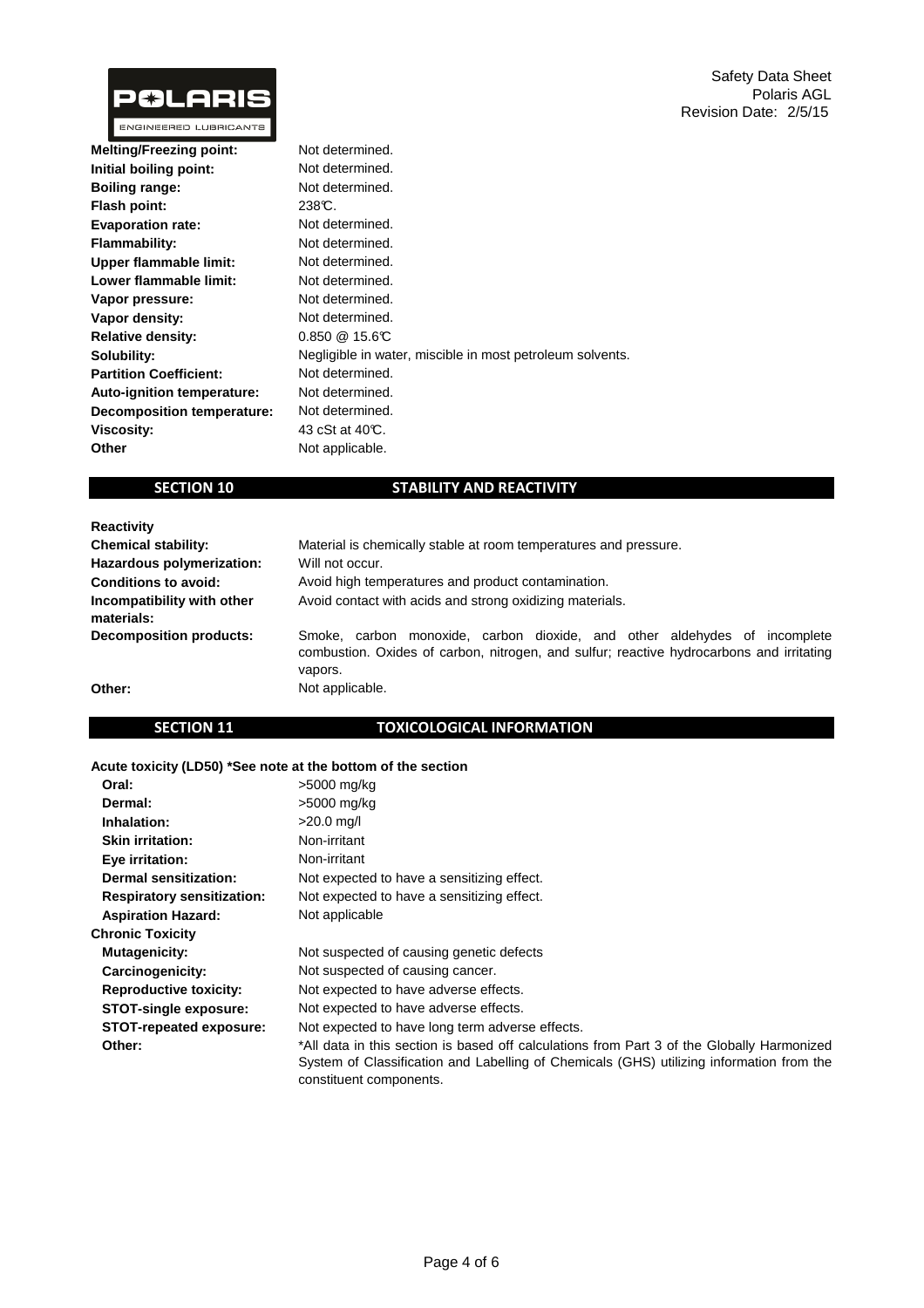

 **SECTION 12**

### **ECOLOGICAL INFORMATION**

| <b>Environmental toxicity</b> |                                                                                                                                                                                                           |
|-------------------------------|-----------------------------------------------------------------------------------------------------------------------------------------------------------------------------------------------------------|
| Fish:                         | $> 100$ mg/l.                                                                                                                                                                                             |
| Invertebrates:                | $> 100$ mg/l.                                                                                                                                                                                             |
| <b>Aquatic plants:</b>        | $> 100$ mg/l.                                                                                                                                                                                             |
| Microorganism:                | $> 100$ mg/l.                                                                                                                                                                                             |
| Persistence/Degradability:    | This product is not expected to be readily biodegradable.                                                                                                                                                 |
| <b>Bioaccumulation:</b>       | Not determined.                                                                                                                                                                                           |
| <b>Mobility in soil:</b>      | Not determined.                                                                                                                                                                                           |
| Other:                        | All classifications are based on calculations in Part 4 of the Globally Harmonized System<br>of Classification and Labelling of Chemicals (GHS) utilizing information from the<br>constituent components. |

| <b>SECTION 13</b> | <b>DISPOSAL CONSIDERATIONS</b>                                                                                                                                                                                                                                                                                                                                                                                                   |
|-------------------|----------------------------------------------------------------------------------------------------------------------------------------------------------------------------------------------------------------------------------------------------------------------------------------------------------------------------------------------------------------------------------------------------------------------------------|
| Waste disposal:   | This product unadulterated by other materials can be classified as a non-hazardous<br>waste. Depending on use, used product may be regulated. Dispose of in a licensed<br>facility. Do not discharge product in to sewer system. Dispose of containers by crushing<br>or puncturing, so as to prevent unauthorized use of used containers. Waste management<br>should be in full compliance with federal, state, and local laws. |
| Other             | The transportation, storage, treatment and disposal of RCRA waste material must be<br>conducted in compliance with 40 CFR 262, 263, 264, 268 and 270. Chemical additions,<br>processing or otherwise altering this material may make the waste management<br>information presented in this SDS incomplete, inaccurate or otherwise inappropriate.                                                                                |

| <b>SECTION 14</b>            | <b>TRANSPORT INFORMATION</b>  |  |  |
|------------------------------|-------------------------------|--|--|
|                              |                               |  |  |
| <b>Land Transport (DOT):</b> | Not Regulated.                |  |  |
| <b>Proper Shipping Name:</b> | Not applicable.               |  |  |
| <b>Land Transport (TDG):</b> | Not Regulated.                |  |  |
| <b>Proper Shipping Name:</b> | Not applicable.               |  |  |
| Sea Transport (IMDG):        | Not Regulated.                |  |  |
| <b>Proper Shipping Name:</b> | Not applicable.               |  |  |
| Air Transport (IATA):        | Not Regulated.                |  |  |
| <b>Proper Shipping Name:</b> | Not applicable.               |  |  |
| Other:                       | Not Regulated.                |  |  |
|                              |                               |  |  |
| <b>SECTION 15</b>            | <b>REGULATORY INFORMATION</b> |  |  |

**Federal Regulation Clean water act/oil:**

**TSCA: Other TSCA:**

Not applicable. All components of this material are listed in the U.S. TSCA Inventory. Under Section 311 of the Clean Water Act (40 CFR 110) and the Oil Pollution Control Act of 1990, this material is considered an oil. Any spill or discharges that produce a visible sheen or film on surface of water, or in waterways, ditches, or sewers leading to surface water must be reported. Contact the National Response Center at 800-424-8802.